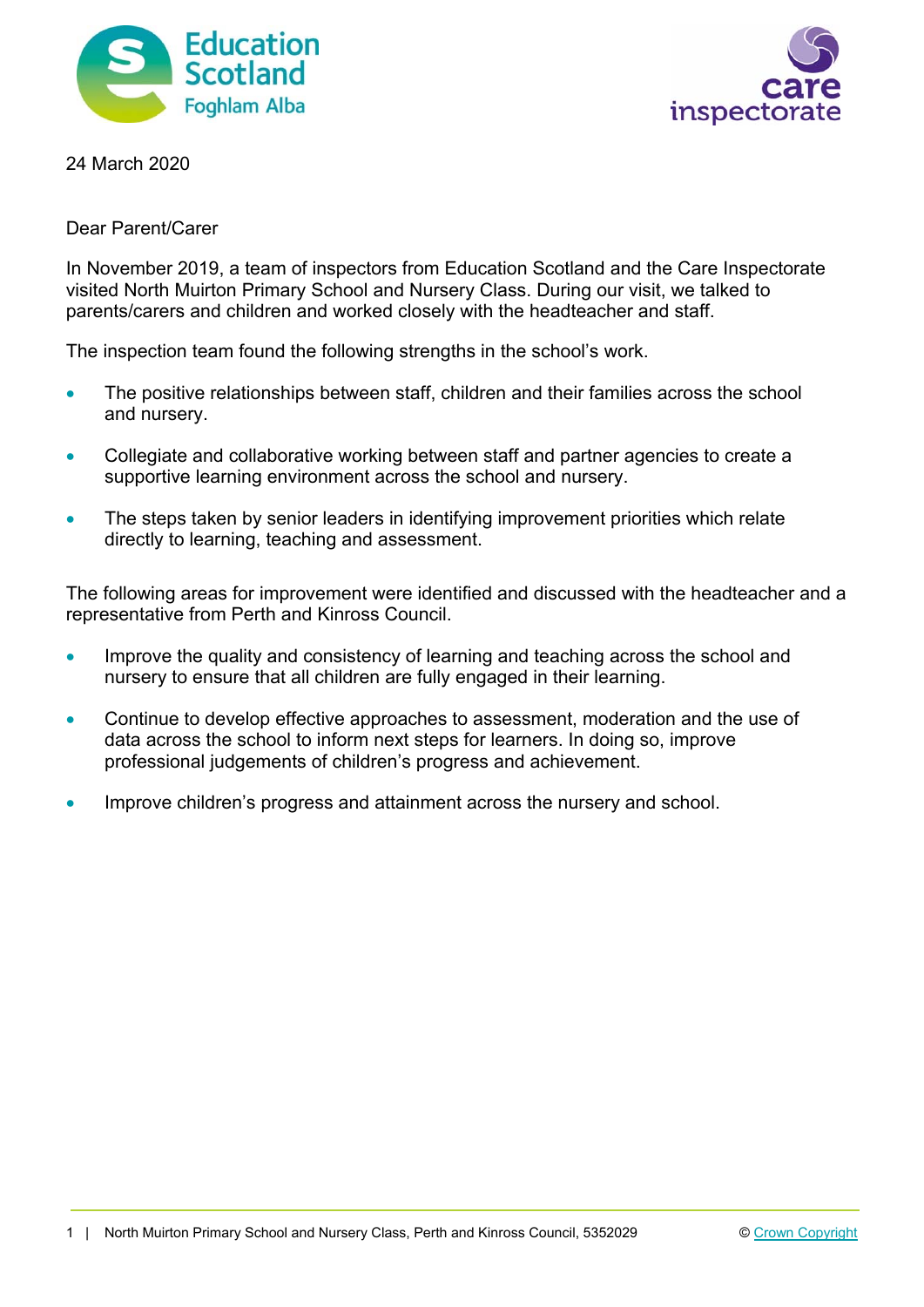



We gathered evidence to enable us to evaluate the school's work using quality indicators from How good is our school? (4<sup>th</sup> edition) and How good is our early learning and childcare? Quality indicators help schools, local authorities and inspectors to judge what is working well and what needs to be improved. Following the inspection of each school, the Scottish Government gathers details of our evaluations to keep track of how well Scottish schools are doing.

## Here are Education Scotland's evaluations for North Muirton Primary School and Nursery Class

| <b>Quality indicators for the primary school</b>                                                                                          | <b>Evaluation</b> |
|-------------------------------------------------------------------------------------------------------------------------------------------|-------------------|
| Learning, teaching and assessment                                                                                                         | weak              |
| Raising attainment and achievement                                                                                                        | weak              |
| Descriptions of the evaluations are available from:<br>How good is our school? (4 <sup>th</sup> edition), Appendix 3: The six-point scale |                   |

| Quality indicators for the nursery class                                                                                             | <b>Evaluation</b> |
|--------------------------------------------------------------------------------------------------------------------------------------|-------------------|
| Learning, teaching and assessment                                                                                                    | satisfactory      |
| Securing children's progress                                                                                                         | weak              |
| Descriptions of the evaluations are available from:<br>How good is our early learning and childcare? Appendix 1: The six-point scale |                   |

# Here are the Care Inspectorate's gradings for the nursery class

| <b>Care Inspectorate standards</b>          | Grade    |
|---------------------------------------------|----------|
| <b>Quality of care and support</b>          | good     |
| <b>Quality of environment</b>               | good     |
| <b>Quality of staffing</b>                  | adequate |
| <b>Quality of management and leadership</b> | adequate |